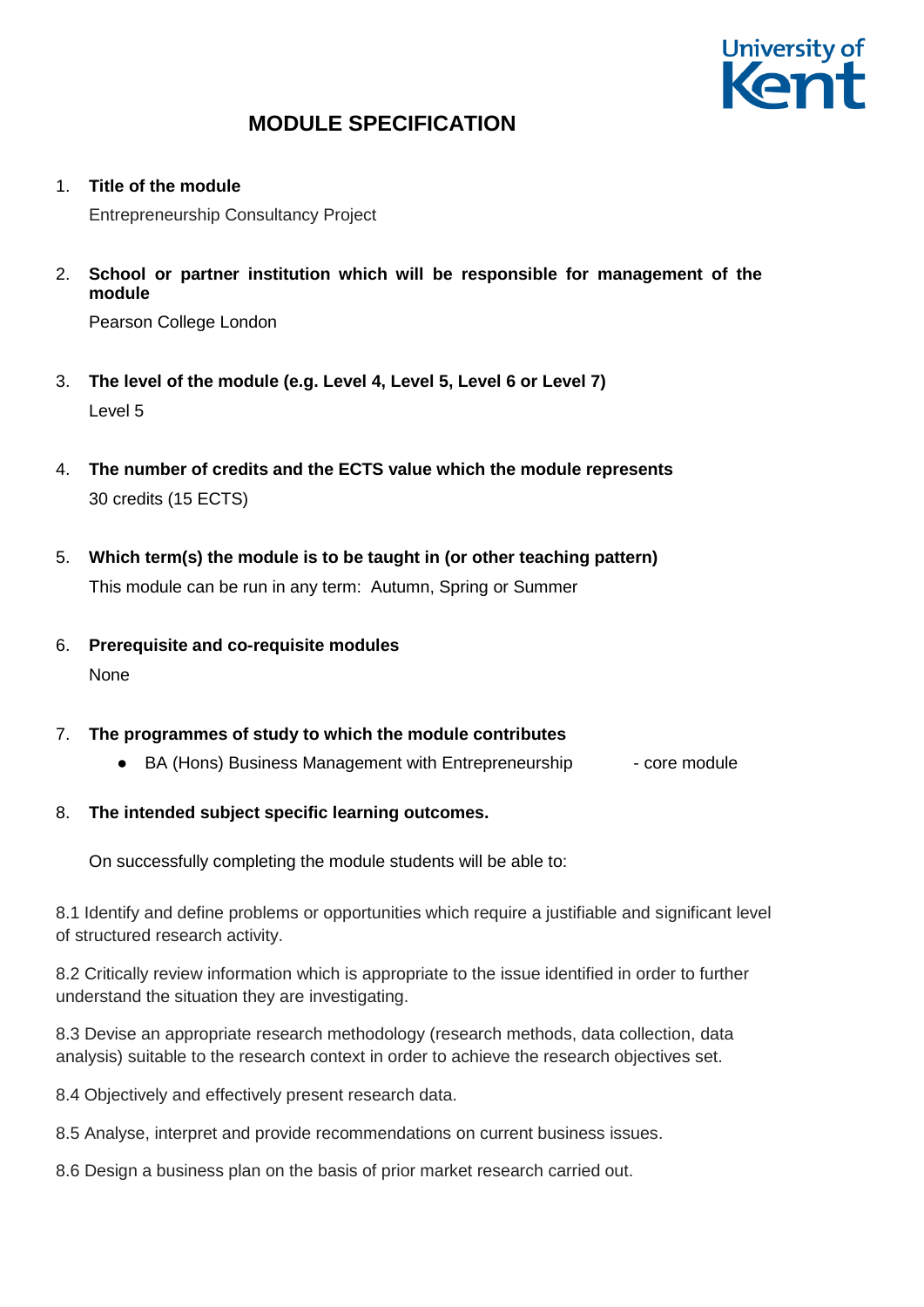

### 9. **The intended generic learning outcomes.**

On successfully completing the module students will be able to:

- 9.1 Apply research and basic project management skills.
- 9.2 Plan, manage and complete a significant piece of work.
- 9.3 Effectively and appropriately communicate arguments which justify their decisions made throughout a research project, and appropriate, supported recommendations.
- 9.4 Demonstrate a detailed understanding of a variety of sources of information and data, including those typically used in business contexts, and an ability to evaluate their relevance and applicability to a project.
- 9.5 Work independently, and devise and complete relevant tasks with limited supervision and respond professionally and constructively to feedback.
- 9.6 Apply analysis of information and data to contemporary business contexts or issues and identify opportunities and challenges including any ethical issues.
- 9.7 Communicate and present both orally and in writing or other formats, in a professional manner.

## 10. **A synopsis of the curriculum**

### **Module Aims**

This module aims to allow students to independently identify problems, opportunities or issues that require structured research activity in order to draw significant conclusions/recommendations, in the form of a consultancy project. The module will allow students to identify problems or opportunities within a professional context in order to frame their work as well as provide significant depth to the issues at hand. Students will be expected to use appropriate research methods, data collection, and analysis methodologies appropriate to the issues they identify.

Students will complete this module in two stages: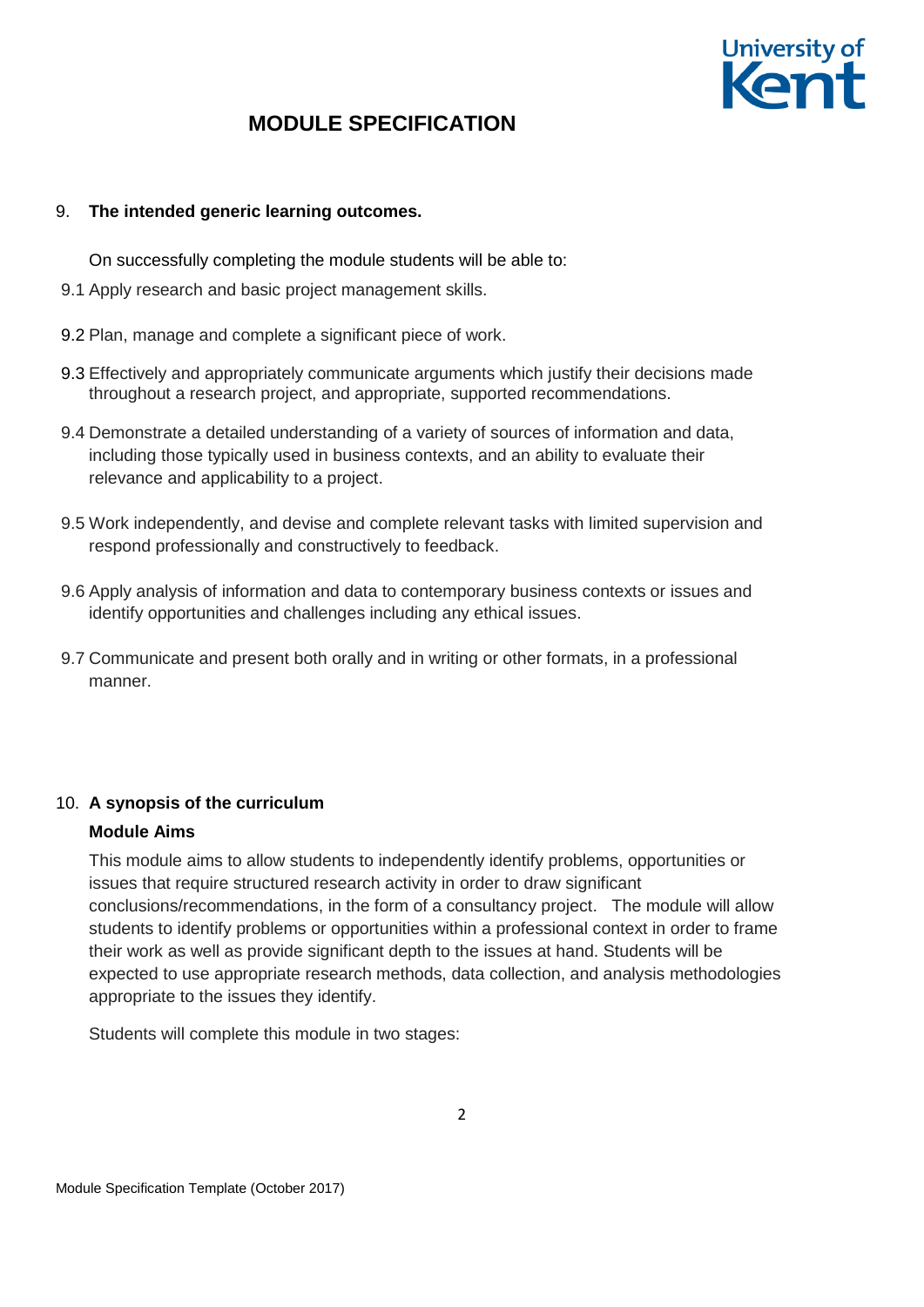

- 1. Students will advise as a consultant on another's business proposal or proposals (Part A)
- 2. Students will prepare a business plan for the start of a new business (Part B)

### **Overview of syllabus**

Major components of the syllabus will include:

- *Defining the research problem/opportunity/issue*: This will include how to tackle defining a client's (organisation / consumer / employee / manager etc.) problem/opportunity or issue. This will emulate the first stage in the consultancy process.
- *How to conduct a literature search and use academic research within a business consultancy project:* Here the aim is to understand the nature of academic research and to see how it can help business orientated consultancy projects to clarify a problem/opportunity/issue or even help further understand the research problem/opportunity/issue in order to gain further insight into how to investigate the situation effectively.
- *Research design*: Outlining the various methods that are available to be selected in order to research a defined problem/opportunity/issue. This will include an insight into research methods including : interviews, questionnaires, observation, action research and experiments type methodologies. The research design component of the course will also provide insight into the various sampling techniques, including: cluster sampling, convenience sampling, simple random sampling, stratified random sampling, systematic sampling, snowball sampling, self-selecting sampling and judgemental sampling.
- *Data analysis:* Outlining the various methods that are available to be selected in order analyse data collected. This will include considering the differences between analysing quantitative and qualitative data.
- *Devising recommendations and communicating findings:* Here insight will be provided on how to best substantiate recommendations in order to stand up to scrutiny when communicating the results of a consultancy type project. Here experienced consultants will be used to provide insight.

### 11. **Reading List (Indicative list, current at time of publication. Reading lists will be published annually)**

- Saunders, M., Lewis, P. and Thornhill, A. (2015) "Research Methods for Business Students" 5th Ed. Pearson Education, Harlow, England.
- Bryman and Bell (2011) "Business Research Methods" 3<sup>rd</sup> Ed. Oxford University Press, Oxford England.
- Collis, J. and Hussey, R. (2009) "Business Research: A Practical Guide for Undergraduate and Postgraduate Students" 3rd Ed, Palgrave Macmillan, London.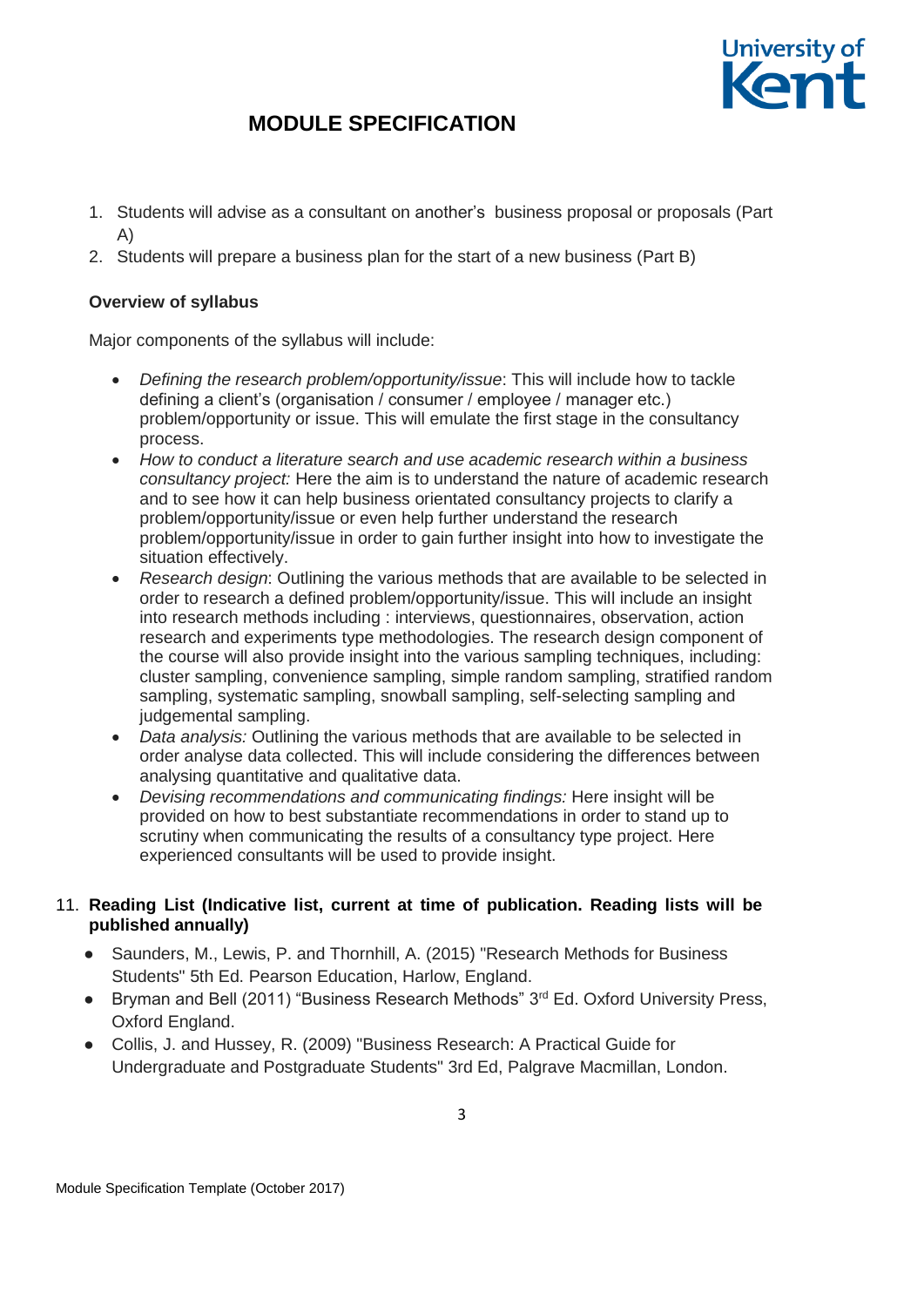

- Art, C. (1998) "Doing a Literature Review: Releasing the Social Science Research Imagination" Sage Publications, London, England.
- King, N. and Horrocks, C. (2010) "Interviews in Qualitative Research" Sage Publications, London.
- Foddy, W. (1994) "Constructing Questions for Interviews and Questionnaires: Theory and Practice in Social Research" Cambridge University Press.

In the light of this module testing students as 'independent learners / problem solvers', a range of e-learning materials will be provided across the whole of the research process. Here the expectation will be set that students will need to drive their own learning as an individual based on the context/situation they are attempting to consult on.

### 12. **Learning and Teaching methods**

This is a largely independent research module with support provided by online workshops, a supervisor and peers. Students will need to select a consultancy project which must be approved by the module leader and a business plan. Feedback and advice on direction of a student's work will be provided by the supervisor throughout. Students will be encouraged to use moderated peer to peer feedback as a support mechanism in the development of their reports. Additionally there will be five online research classes addressing areas listed in the syllabus that students will be expected to complete over the course to help support them in the production of their consultancy report.

| Scheduled Hours:                | 22-32   |  |  |  |  |
|---------------------------------|---------|--|--|--|--|
| <b>Independent Study Hours:</b> | 268-278 |  |  |  |  |
| <b>Total Study Hours:</b>       | 300     |  |  |  |  |

#### 13. **Assessment methods.**

Assessment will be as follows:

### Part A: Start up consultancy

- 1) **Research Project Proposal** Maximum 500 words accounting for 10% of the total module mark
- 2) **Research Project Report** Maximum of 2,500 words (excluding references and appendices) worth 30% of the total mark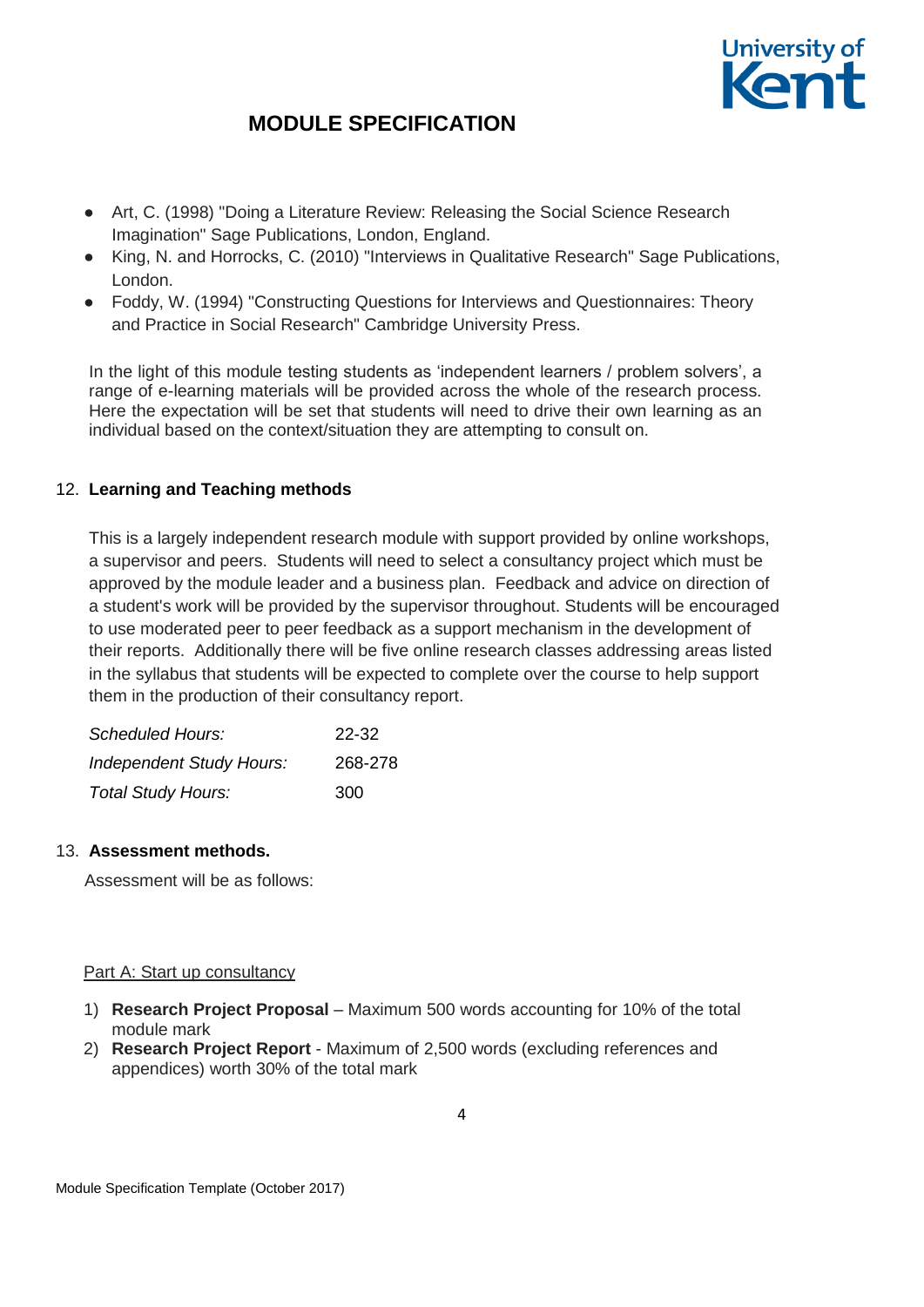

- 3) **Oral presentation** a 10 minute oral presentation to a client on their business proposal worth 10% of the total module mark. Part B: Business plan
- 1) A 3,500 word business plan for a new organisation that could be set up by the student (50% of total mark)

A pass must be achieved in Part A and Part B of assessment in order to pass the module.

14. **Map of Module Learning Outcomes (sections 8 & 9) to Learning and Teaching Methods (section12) and methods of Assessment (section 13)**

| <b>Module</b><br>learning<br>outcome |                           | 8.1                       | 8.2                       | 8.3                       | 8.4                       | 8.5                       | 8.6                       | 9.1              | 9.2 | 9.3          | 9.<br>$\overline{4}$      | 9.<br>5      | 9.<br>6                   | 9.<br>$\overline{7}$      |  |
|--------------------------------------|---------------------------|---------------------------|---------------------------|---------------------------|---------------------------|---------------------------|---------------------------|------------------|-----|--------------|---------------------------|--------------|---------------------------|---------------------------|--|
| Learning/<br>teaching<br>method      | <b>Hours</b><br>allocated |                           |                           |                           |                           |                           |                           |                  |     |              |                           |              |                           |                           |  |
| <b>Private Study</b>                 | 268/278                   |                           |                           |                           |                           |                           |                           |                  |     |              |                           |              |                           |                           |  |
| Lectures                             | $\overline{2}$            |                           |                           |                           |                           |                           | $\boldsymbol{\mathsf{X}}$ |                  |     |              |                           |              |                           |                           |  |
| Online<br><b>Classes</b>             | 10                        | $\boldsymbol{\mathsf{X}}$ | $\boldsymbol{\mathsf{X}}$ | $\boldsymbol{\mathsf{X}}$ | $\boldsymbol{\mathsf{X}}$ | $\boldsymbol{\mathsf{X}}$ | $\boldsymbol{\mathsf{X}}$ |                  |     |              |                           |              |                           |                           |  |
| Supervisory<br>meetings              | 10/20                     | X                         | $\boldsymbol{\mathsf{X}}$ | $\boldsymbol{\mathsf{X}}$ | $\boldsymbol{\mathsf{X}}$ | $\boldsymbol{\mathsf{X}}$ | $\boldsymbol{\mathsf{X}}$ | $\boldsymbol{X}$ | X   | $\mathsf{X}$ | $\boldsymbol{\mathsf{X}}$ | X            | $\boldsymbol{\mathsf{X}}$ | $\boldsymbol{\mathsf{X}}$ |  |
| <b>Assessment</b><br>method          |                           |                           |                           |                           |                           |                           |                           |                  |     |              |                           |              |                           |                           |  |
| Proposal (500<br>words)              |                           | X                         | $\boldsymbol{\mathsf{X}}$ | $\boldsymbol{\mathsf{X}}$ |                           |                           |                           | $\mathsf{X}$     |     |              | $\boldsymbol{\mathsf{X}}$ | $\mathsf{x}$ | $\boldsymbol{\mathsf{X}}$ | $\mathsf{x}$              |  |
| <b>Report (2500)</b><br>words)       |                           | X                         | $\mathsf{x}$              | X                         | X                         | X                         |                           | X                | X   | X            | X                         | X            | $\boldsymbol{\mathsf{X}}$ | $\mathsf{X}$              |  |
| Presentation                         |                           | X                         | $\boldsymbol{\mathsf{X}}$ | $\pmb{\mathsf{X}}$        | X                         | $\boldsymbol{\mathsf{X}}$ |                           |                  |     | $\mathsf{x}$ | $\mathsf{X}$              |              | $\boldsymbol{\mathsf{X}}$ | $\boldsymbol{\mathsf{X}}$ |  |
| Business plan                        |                           |                           |                           |                           | X                         |                           | X                         |                  | X   |              |                           |              | $\boldsymbol{\mathsf{X}}$ | $\boldsymbol{\mathsf{X}}$ |  |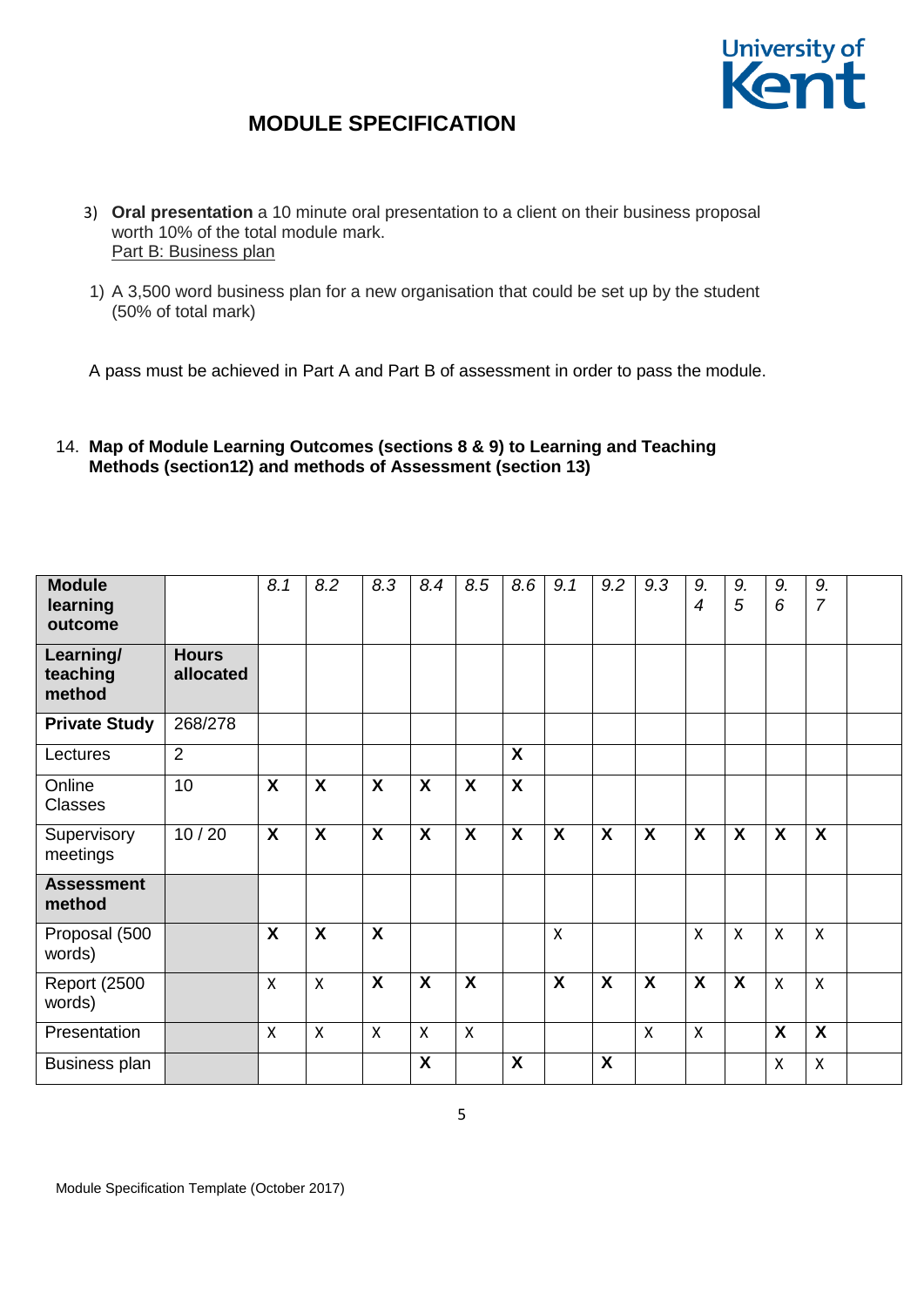#### 15. **Inclusive module design**

Pearson College London recognises and has embedded the expectations of current equality legislation, by ensuring that the module is as accessible as possible by design. Additional alternative arrangements for students with Inclusive Learning Plans (ILPs)/ declared disabilities will be made on an individual basis, in consultation with the relevant policies and support services.

The inclusive practices in the guidance (see Annex B Appendix A) have been considered in order to support all students in the following areas:

a) Accessible resources and curriculum

b) Learning, teaching and assessment methods

#### 16. **Campus(es) or Centre(s) where module will be delivered:**

Pearson College London

### 17. **Internationalisation**

Students will be exposed to examples of consultancy projects around the world to understand that consulting is an international job and that the skills they learn in this module can be applied in a variety of local contexts. Students taking this unit will be expected to keep up to date with international developments in their chosen research area via their literature review, which should engage with the latest research on their topic from a variety of contexts, and through their reading related to their chosen research design and methodology. Students will be encouraged to think about how local and international contexts affect research approaches and outcomes. Examples and case studies in seminars will be taken from a variety of international contexts so students have an up-to-date understanding of research trends and topics around the world. Materials for lectures and those given to the students via their assigned readings will include international content so that students can place their research method and their topic in global contexts.

**If the module is part of a programme in a Partner College or Validated Institution, please complete sections 17 and 18. If the module is not part of a programme in a Partner College or Validated Institution these sections can be deleted.**

#### 18. **Partner College/Validated Institution:**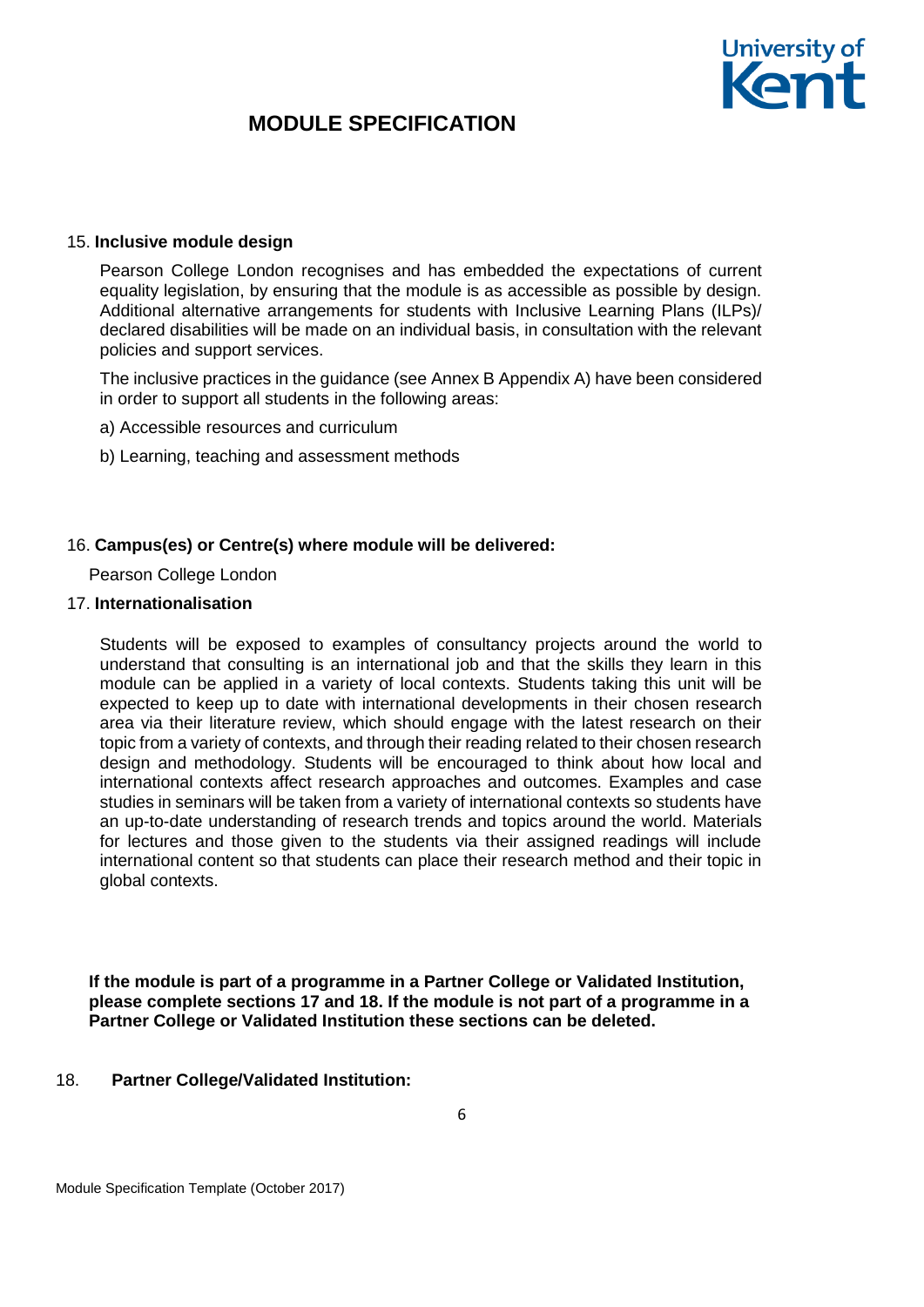

Pearson College London

19. **University School responsible for the programme:**

Kent Business School